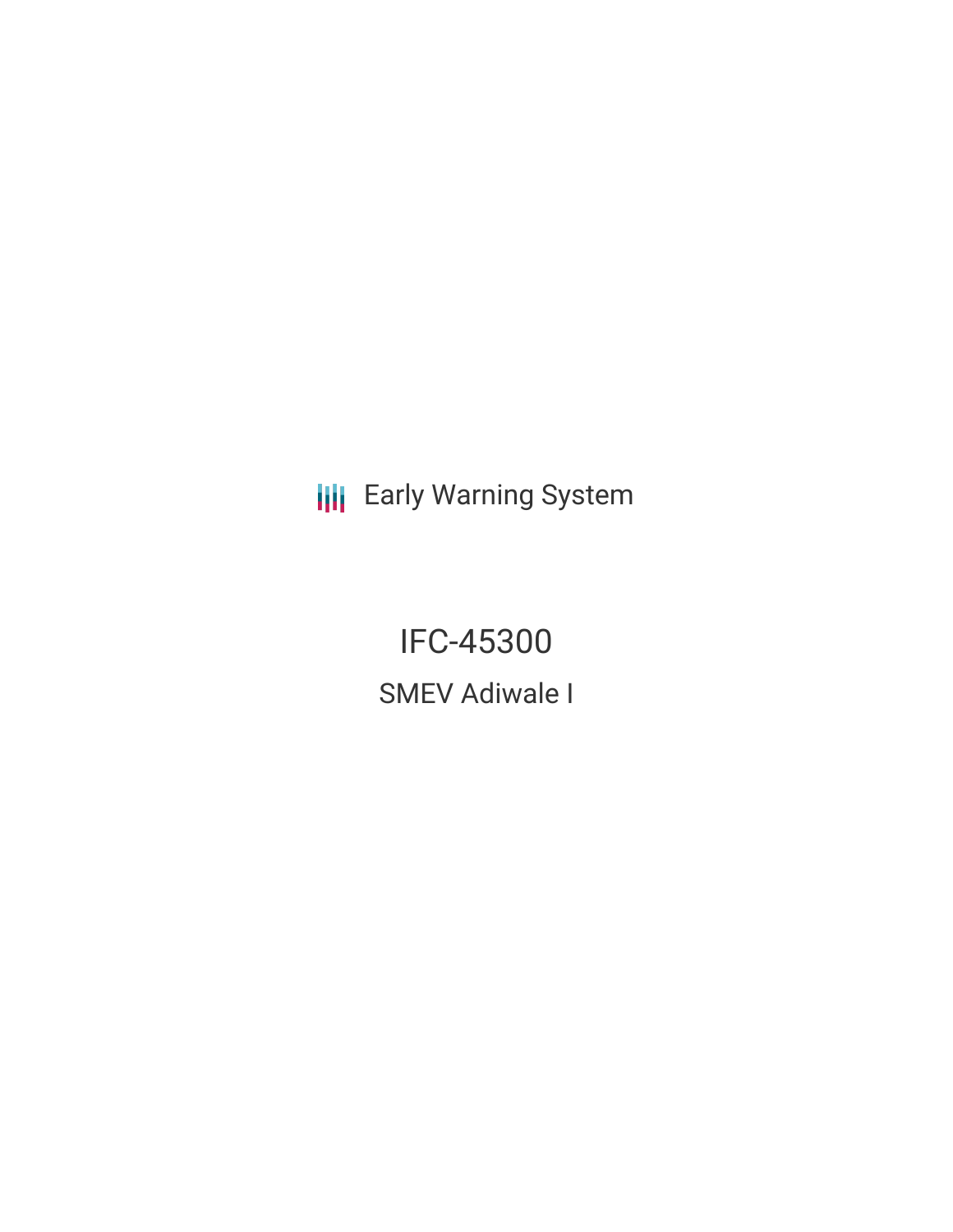

## **Quick Facts**

| <b>Countries</b>              | Burkina Faso, Ivory Coast, Mali, Senegal |
|-------------------------------|------------------------------------------|
| <b>Financial Institutions</b> | International Finance Corporation (IFC)  |
| <b>Status</b>                 | Active                                   |
| <b>Bank Risk Rating</b>       | FI                                       |
| <b>Voting Date</b>            | 2021-05-10                               |
| <b>Borrower</b>               | ADIWALE PARTNERS                         |
| <b>Sectors</b>                | Finance                                  |
| <b>Investment Type(s)</b>     | Loan                                     |
| <b>Loan Amount (USD)</b>      | \$250.00 million                         |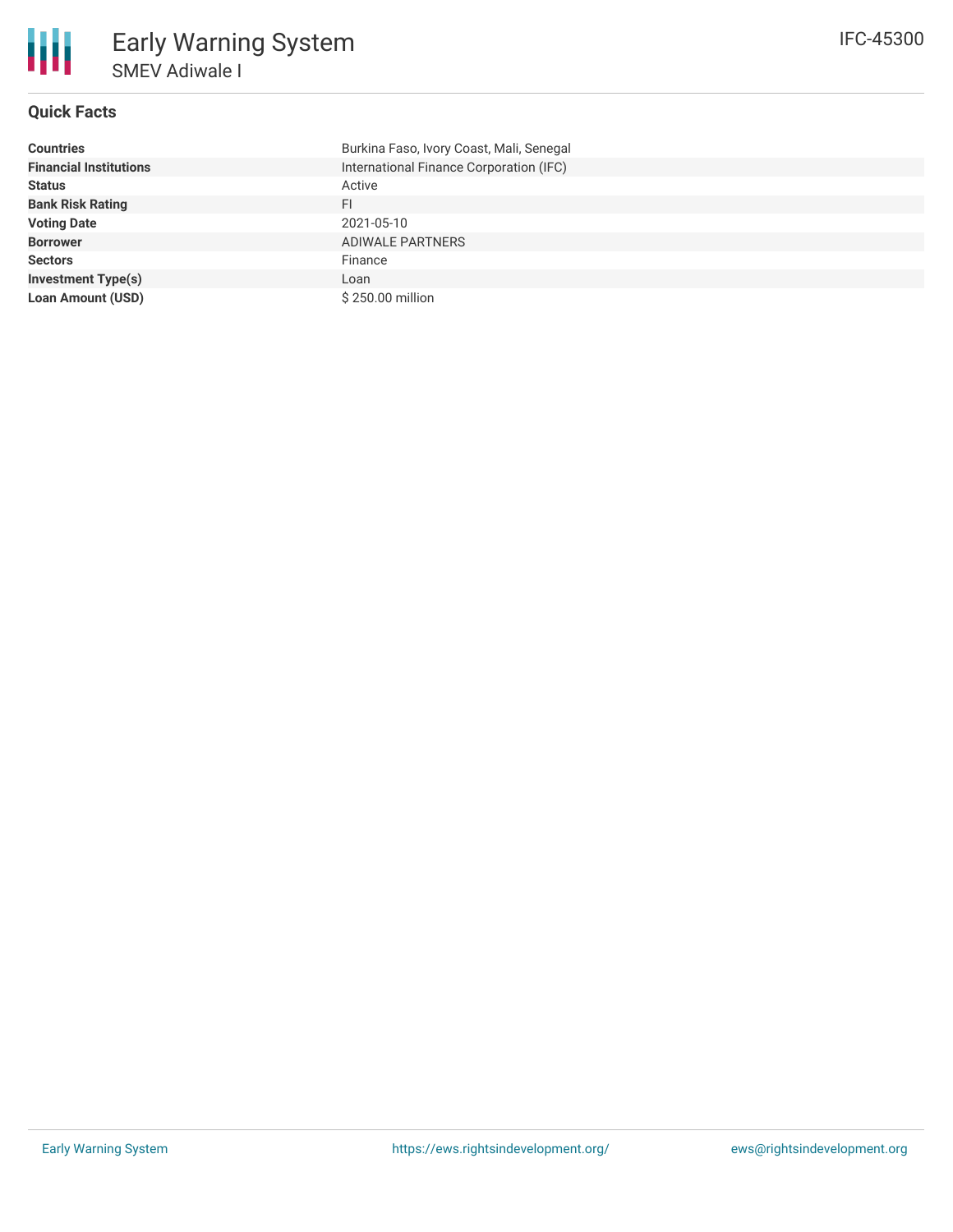# **Project Description**

This project will focus for a growth-oriented SMEs in Francophone West Africa, targeting key sectors: Consumer, Business Services and Manufacturing to support the Fund Manager's capabilities around i) GP institutionalization ii) value creation strategies and execution and iii) exit preparedness for countries: Cote d'Ivoire, Senegal, Mali & Burkina Faso (primary focus) as well as Benin, Togo and Guinea (secondary focus).

The Project is expected to align with the AIMM Rating for the SMEV Envelope.

IFC anticipates that the Project would result in increased access to growth capital and value creation for SMEs in Francophone West Africa, as well as build capacity of a local Fund Manager to professionalize and successfully manage its funds. Based on the Fund's track record and pipeline, it is expected to invest in mid-cap companies in IDA/FCS countries and build the capacity of their internal functions and governance.

Beyond the Project, this investment has the potential to develop the nascent private equity market in Francophone West Africa, through demonstration effects. IFC's equity and advisory services demonstrate confidence in this Fund Manager and support of a model that branches out from a traditional focus on Anglophone West Africa, thereby signaling the viability of the PE asset class in frontier markets in Francophone West Africa to other PE investors.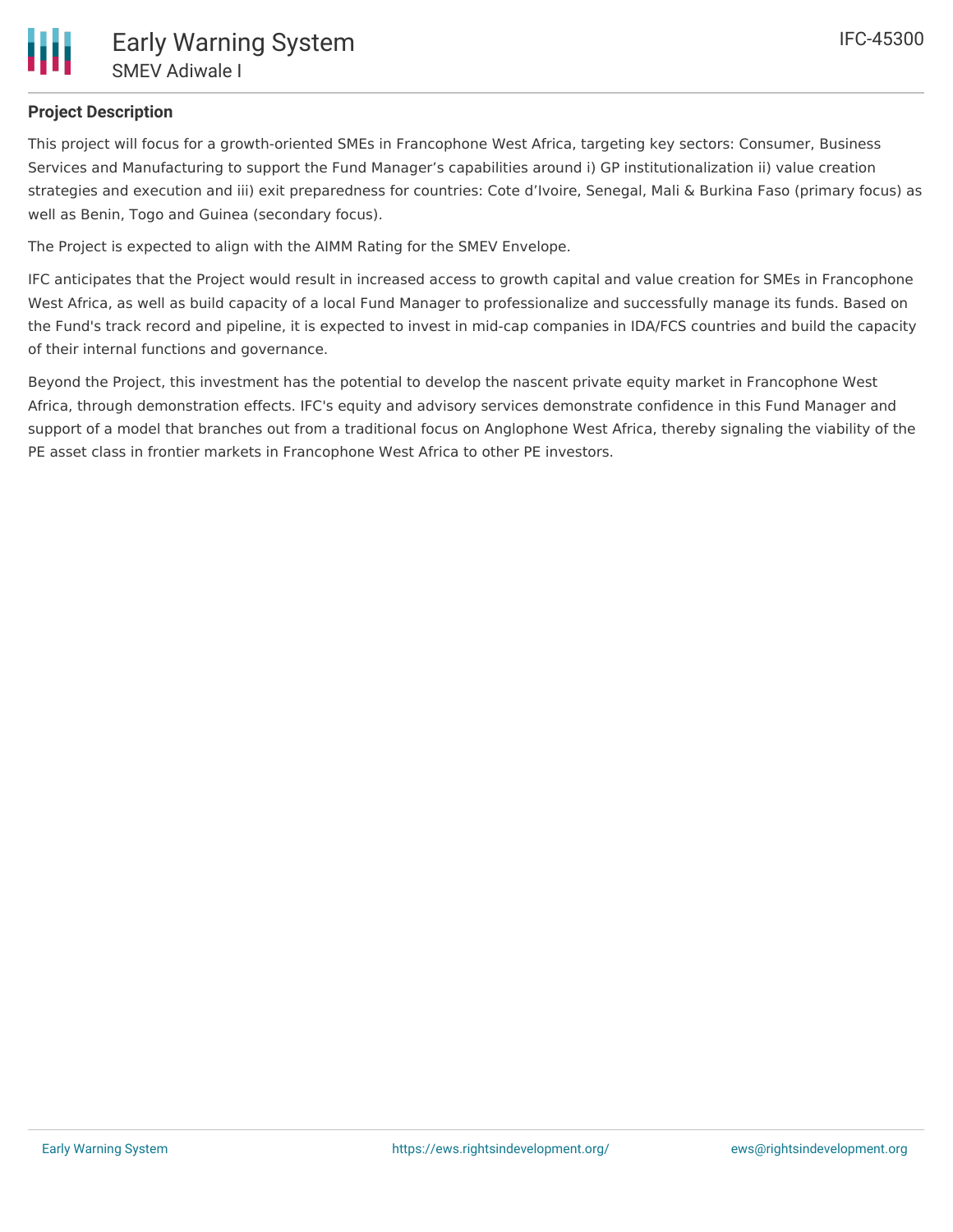### **Investment Description**

• International Finance Corporation (IFC)